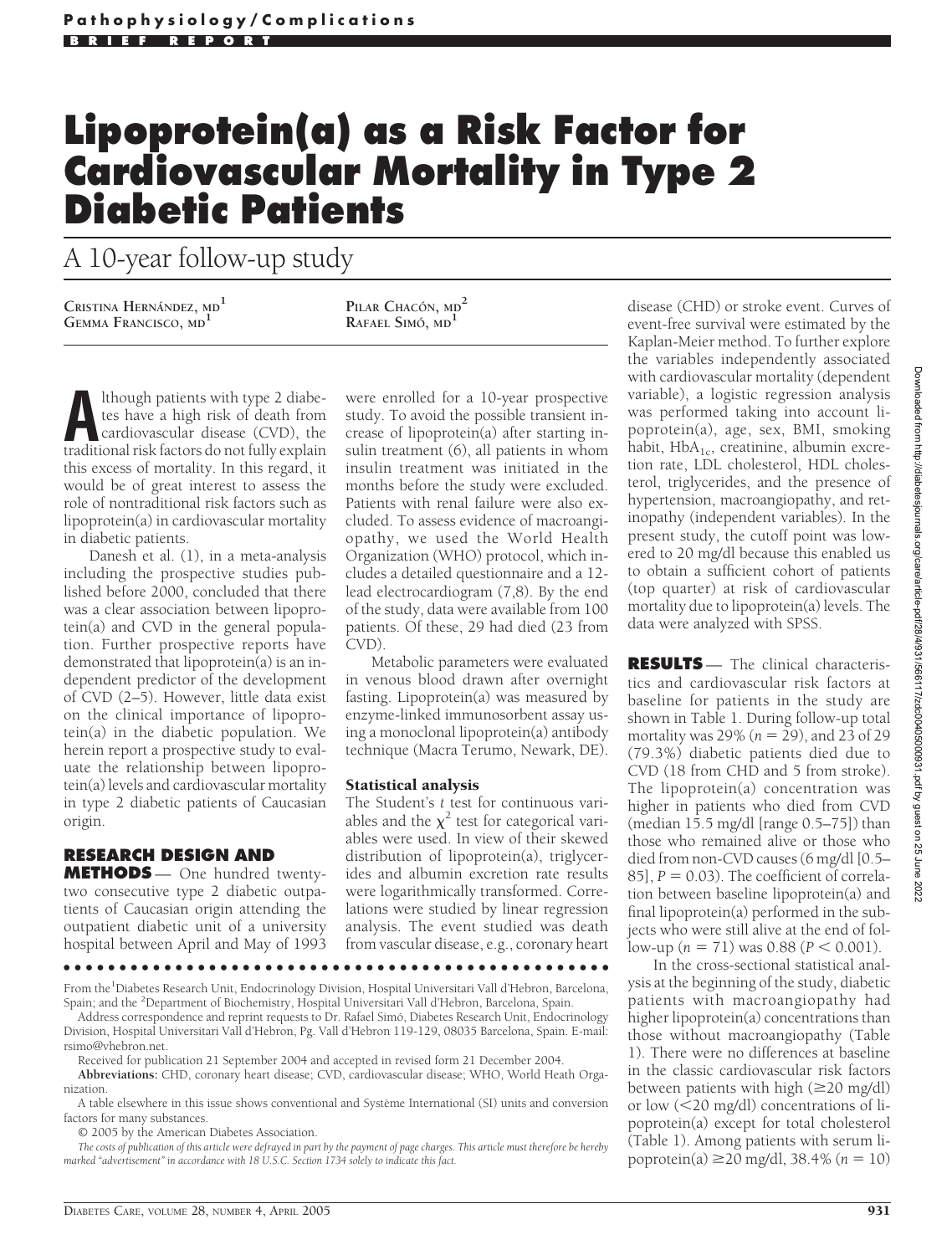|                                      | Lipoprotein(a)<br>$\geq$ 20 | Lipoprotein(a)<br>$<$ 20 | $\boldsymbol{P}$         | Group A         | Group B          | $\boldsymbol{P}$ |
|--------------------------------------|-----------------------------|--------------------------|--------------------------|-----------------|------------------|------------------|
| n                                    | 26                          | 74                       |                          | 23              | 77               |                  |
| Age (years)                          | $59.1 \pm 11$               | $61.3 \pm 10$            | 0.36                     | $65.3 \pm 9$    | $59.4 \pm 10$    | 0.02             |
| Sex (M/F)                            | 12/14                       | 27/47                    | 0.04                     | 9/14            | 30/4             | 0.81             |
| BMI $\frac{\text{kg}}{m^2}$          | $27.1 \pm 3.4$              | $29 \pm 5.3$             | 0.08                     | $29 \pm 4$      | $28.5 \pm 5$     | 0.66             |
| Smoking habit                        | 3(11.5)                     | 9(12.1)                  | 0.62                     | 4/19            | 8/69             | 0.55             |
| Hypertension                         | 10(38.4)                    | 31(41.9)                 | 0.47                     | 14/9            | 27/50            | 0.04             |
| Dyslipemia                           | 14(53.8)                    | 34(45.9)                 | 0.32                     | 13/10           | 35/41            | 0.34             |
| Total cholesterol (mg/dl)            | $253 \pm 60$                | $225 \pm 46$             | 0.02                     | $244 \pm 63$    | $229 \pm 48$     | 0.28             |
| HDL cholesterol (mg/dl)              | $52 \pm 10$                 | $52 \pm 14$              | 0.83                     | $50 \pm 14$     | $52 \pm 13$      | 0.63             |
| LDL cholesterol (mg/dl)              | $162 \pm 38$                | $138 \pm 46$             | 0.21                     | $151 \pm 34$    | $148 \pm 55$     | 0.86             |
| Triglycerides (mg/dl)                | $149(62 - 718)$             | $148(56-1,826)$          | 0.82                     | $146(62 - 616)$ | $148(56-1.826)$  | 0.53             |
| Apoprotein A1 (mg/dl)                | $169 \pm 32$                | $159 \pm 30$             | 0.16                     | $160 \pm 36$    | $162 \pm 30$     | 0.77             |
| Apoprotein B (mg/dl)                 | $155 \pm 39$                | $138 \pm 46$             | 0.11                     | $149 \pm 44$    | $140 \pm 45$     | 0.46             |
| Lipoprotein(a) (mg/dl)               | $27(20-85)$                 | $5.5(0.5-19.5)$          | $\overline{\phantom{m}}$ | $15.5(0.5-75)$  | $6(0.5-85)$      | 0.03             |
| Diabetes duration (years)            | $10.5 \pm 8.5$              | $10.3 \pm 7.9$           | 0.90                     | $11.1 \pm 9.2$  | $10.2 \pm 7.7$   | 0.64             |
| $HbA_{1c}$ (%)                       | $7.9 \pm 2$                 | $8.1 \pm 1.7$            | 0.65                     | $8.6 \pm 1.7$   | $7.8 \pm 1.7$    | 0.07             |
| Creatinine (mg/dl)                   | $1.04 \pm 0.3$              | $1.01 \pm 0.2$           | 0.59                     | $1 \pm 0.3$     | $1 \pm 0.19$     | 0.48             |
| Albumin excretion rate $(\mu g/min)$ | $5.1(1-500)$                | $6.4(0.5-550)$           | 0.14                     | $9.4(1-90)$     | $5.1(0.5 - 550)$ | 0.41             |
| Retinopathy                          | 11(42.3)                    | 29(39.2)                 | 0.47                     | 13(57)          | 27(35)           | 0.10             |
| Nephropathy                          | 11(42.3)                    | 20(27)                   | 0.11                     | 12(52)          | 19(25)           | 0.02             |
| Neuropathy                           | 8(30.7)                     | 19(25.7)                 | 0.39                     | 11 (48)         | 16(21)           | 0.02             |
| Macroangiopathy                      | 14(53.8)                    | 22(29.7)                 | 0.02                     | 14(61)          | 22 (29)          | 0.005            |
| CHD                                  | 7(27)                       | 15(20)                   |                          | 13(57)          | 9(12)            |                  |
| Stroke                               | 6(23.1)                     | 4(5)                     |                          | 5(22)           | 6(8)             |                  |
| Peripheral arterial disease          | 5(19)                       | 9(12)                    |                          | 8(35)           | 8(10)            |                  |

**Table 1—***Univariate analyses comparing clinical features at baseline according to both lipoprotein(a) concentration and cardiovascular mortality*

Data are means  $\pm$  SD, median (range), or *n* (%). Group A: patients deceased due to CVD. Group B: patients alive or deceased due to non-CVD causes.

died of CVD during the study, whereas only 17.5% of patients  $(n = 13)$  with lipoprotein(a)  $\leq$  20 mg/dl died of CVD  $(P = 0.03)$ . The survival rate from cardiovascular events calculated by means of Kaplan-Meier curves showed that it was lower in those patients in whom lipoprotein(a) was  $\geq$ 20 mg/dl (log-rank test =  $5.1, P = 0.02$ ). The logistic regression analysis showed that both lipoprotein(a) concentration (log transformed) and the presence of macroangiopathy at baseline were independent risk factors for cardiovascular mortality (risk ratio 6.7 [1.3– 20], *P* - 0.018 and 5.4 [1.3–27.9], *P* - 0.017, respectively). Furthermore, a lipoprotein(a) level  $\geq$ 20 mg/dl was independently associated with a more than sixfold greater risk of cardiovascular mortality  $(6.6 [1.6–26.8], P = 0.008)$ .

**CONCLUSIONS** — In this prospective study, we found for the first time that lipoprotein(a) concentration is an independent risk factor for cardiovascular mortality in type 2 diabetic patients. Although lipoprotein(a) serum concentration 30 mg/dl has generally been considered a cardiovascular risk factor, in the present study the cutoff point of 20 mg/dl was selected because it was the lowest lipoprotein(a) level that allowed us to identify those diabetic patients at risk for cardiovascular mortality.

To our knowledge there are only three prospective studies in which the predictive value of lipoprotein(a) on CVD in the diabetic population has been evaluated (9– 11). Hiraga et al. (9) demonstrated that lipoprotein(a) was an independent risk factor for CVD in Japanese type 2 diabetic patients. However, the follow-up was short, and plasma lipoprotein(a) was semiquantified by a rapid electrophoretic method that only discriminates high from low serum lipoprotein(a) at 20 mg/dl. Abu-Lebdeh et al. (10), using a similar method of lipoprotein(a) measurement, found no relationship between lipoprotein(a) and CVD. This study was performed in a cohort of type 2 diabetic patients with a short duration of diabetes (one-third were enrolled within 1

year of diagnosis of diabetes) and without CVD at baseline. By contrast, in our study a large percentage of patients (36%) presented macroangiopathy at baseline, the mean duration of diabetes was  $10.4 \pm 8.1$ years, and lipoprotein(a) was assessed by enzyme-linked immunosorbent assay. All of these differences could explain, in part, why these authors did not find a relationship between lipoprotein(a) and CVD. In this regard, it should be noted that the deleterious effect of lipoprotein(a) on CVD is higher in subjects with other risk factors (2,3). Finally, the study published by Simons et al. (11) was performed in elderly patients. It has been shown that the impact of elevated lipoprotein(a) on CHD appears to decrease with age (12). Therefore, the lack of relationship between lipoprotein(a) and CHD observed by these authors could be due to this selection bias.

Our findings suggest that the assessment of lipoprotein(a) concentration could contribute to the identification of diabetic patients with high risk of death due to CVD. However, only patients at